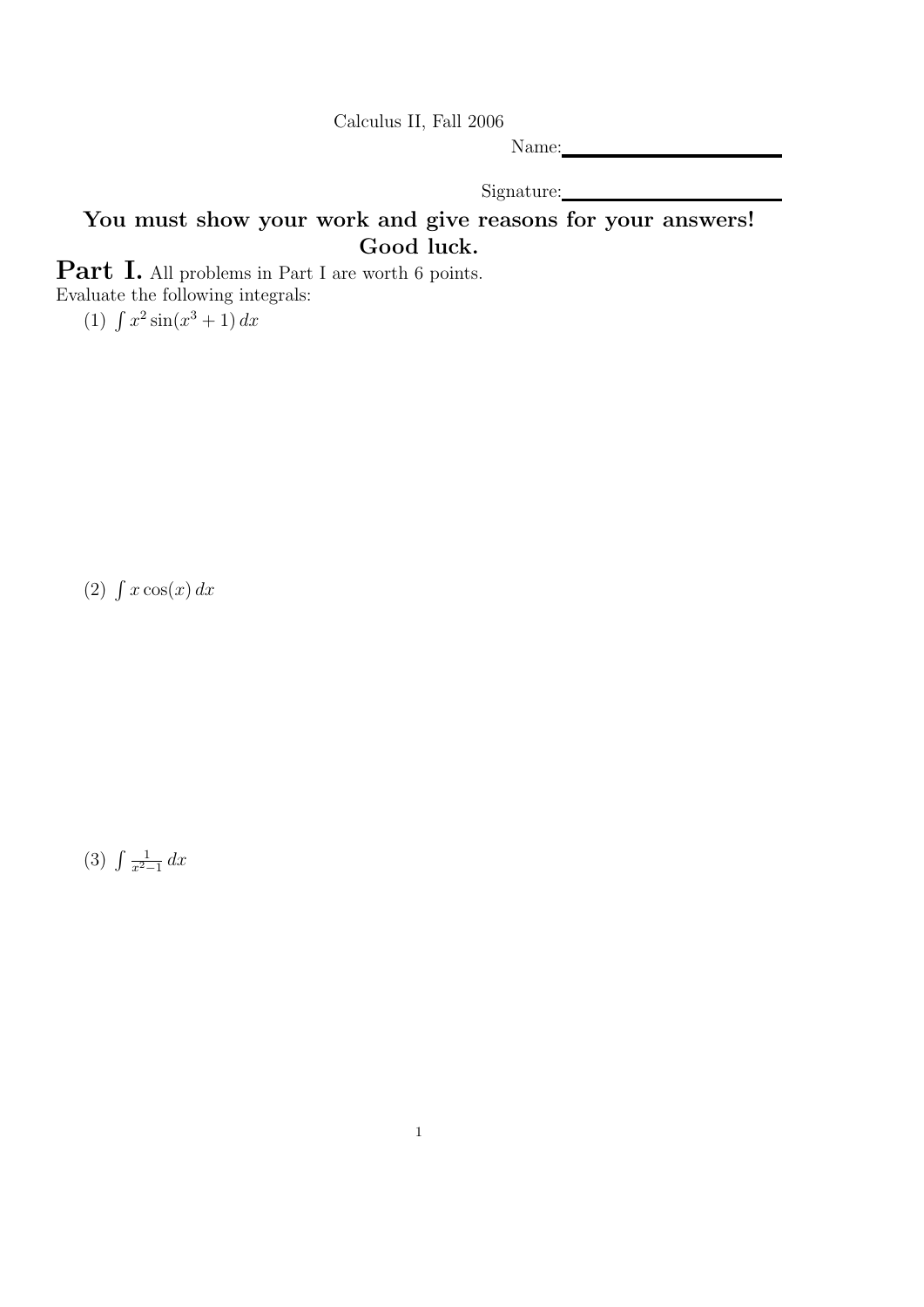(4) Set up an integral for the volume of revolution obtained by rotating the area bounded by the graphs of  $y = sin(x)$ ,  $y = 1$ ,  $x = 0$  and  $x = \pi/2$  around the line  $y = 3$ .

(5) Find the interval and radius of convergence for the series  $\sum_{n=1}^{\infty}$  $rac{x^n}{\sqrt{n}}$ 

(6) Find the sum of the series  $1 - x^2 + x^4 - x^6 + x^8 + \dots$  For which x is this valid?

(7) Find the angle between the vectors  $< 1, 0, 0 >$  and  $< 1, 1, 1,$ .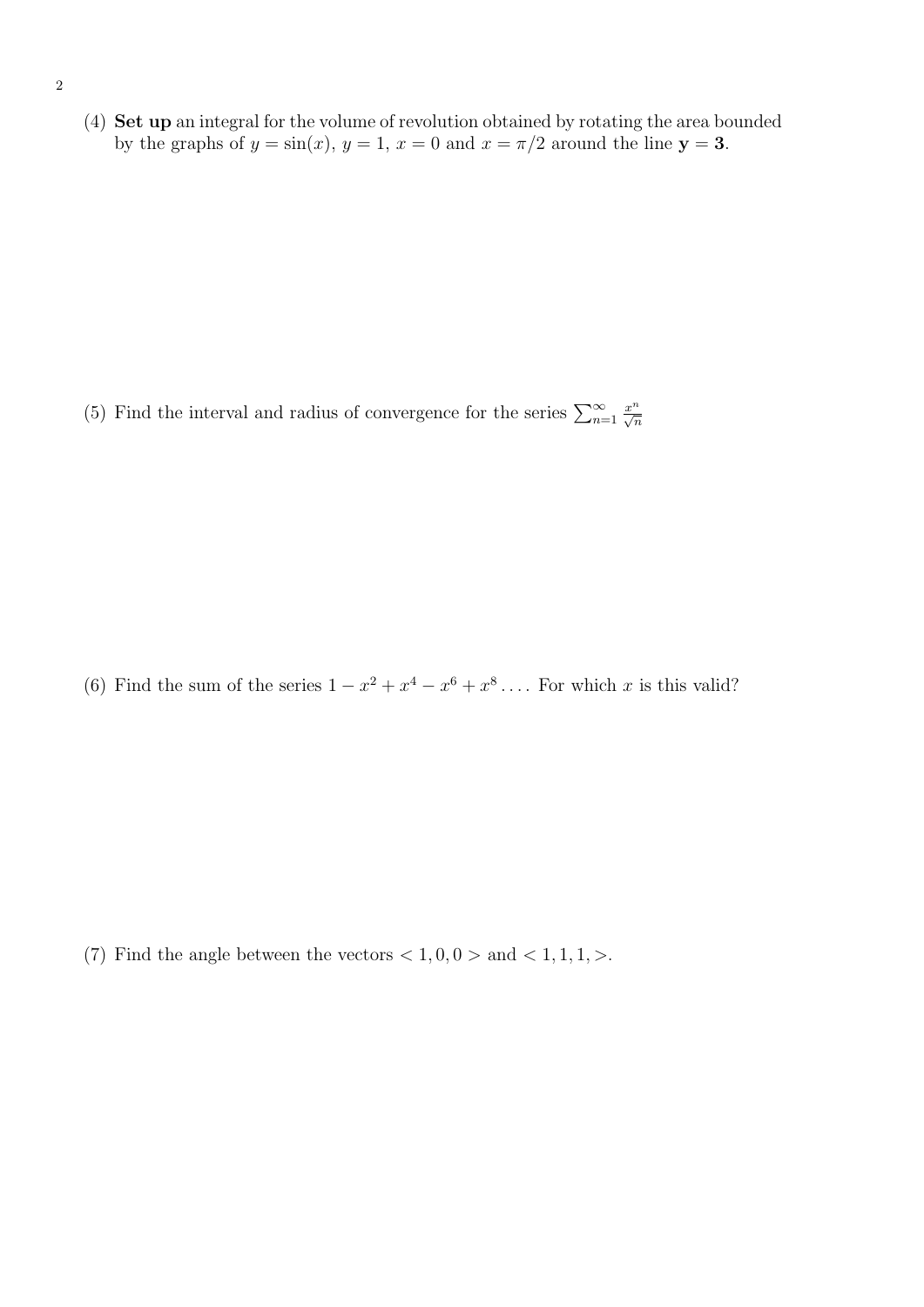(8) Are the vectors  $< 1, 1, 1 > 1, 1, 0, 0 > 0$  and  $< 0, 1, 0 > 0$  coplanar?

(9) Find the equation of the plane through the point  $(-1, 0, 1)$  and perpendicular to the line  $\sqrt{ }$  $\int$  $\overline{\mathcal{L}}$  $x = 1 - 2t$  $y = 1 + t$  $z = 1 - 3t$ 

(10) Use a Riemann sum with  $n = 4$  terms, and the midpoint rule, to estimate the value of  $\int_0^{1/10}$  $\frac{1}{1+x^5} dx$ . [You don't need to add all the numbers in the sum.]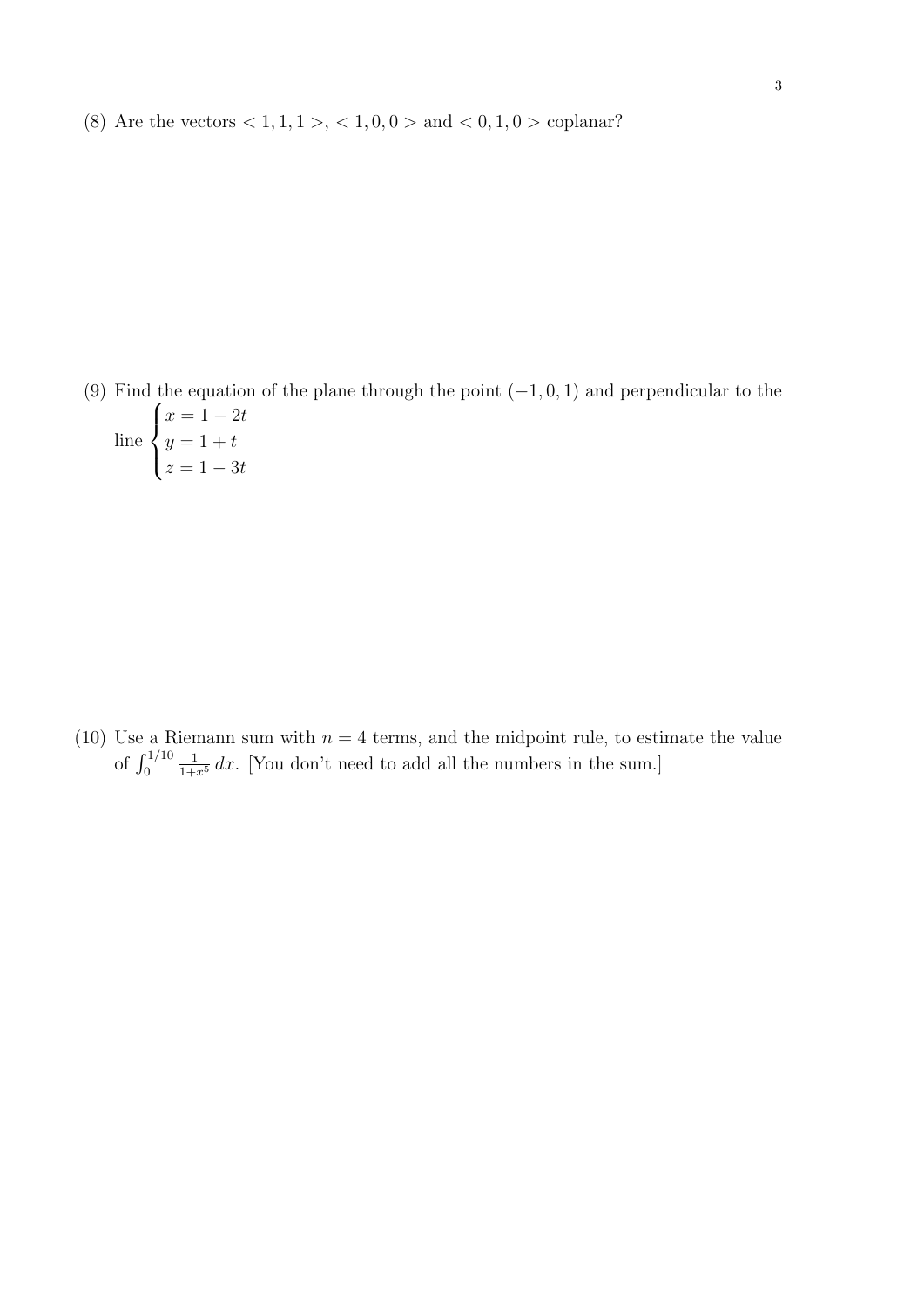Part II All problems in Part II are worth 10 points

(11) Use series to estimate the value of  $\int_0^{1/10}$  $\frac{1}{1+x^5} dx$  with an error less than  $10^{-7}$ .

(12) The intersection of solid  $S$  with planes perpendicular to the x-axis are round disks, whose diameters are contained in the xy-plane and stretch from the graph of  $y = x$ to  $y = x^2$  for  $0 \le x \le 1$ . Find the volume of S.